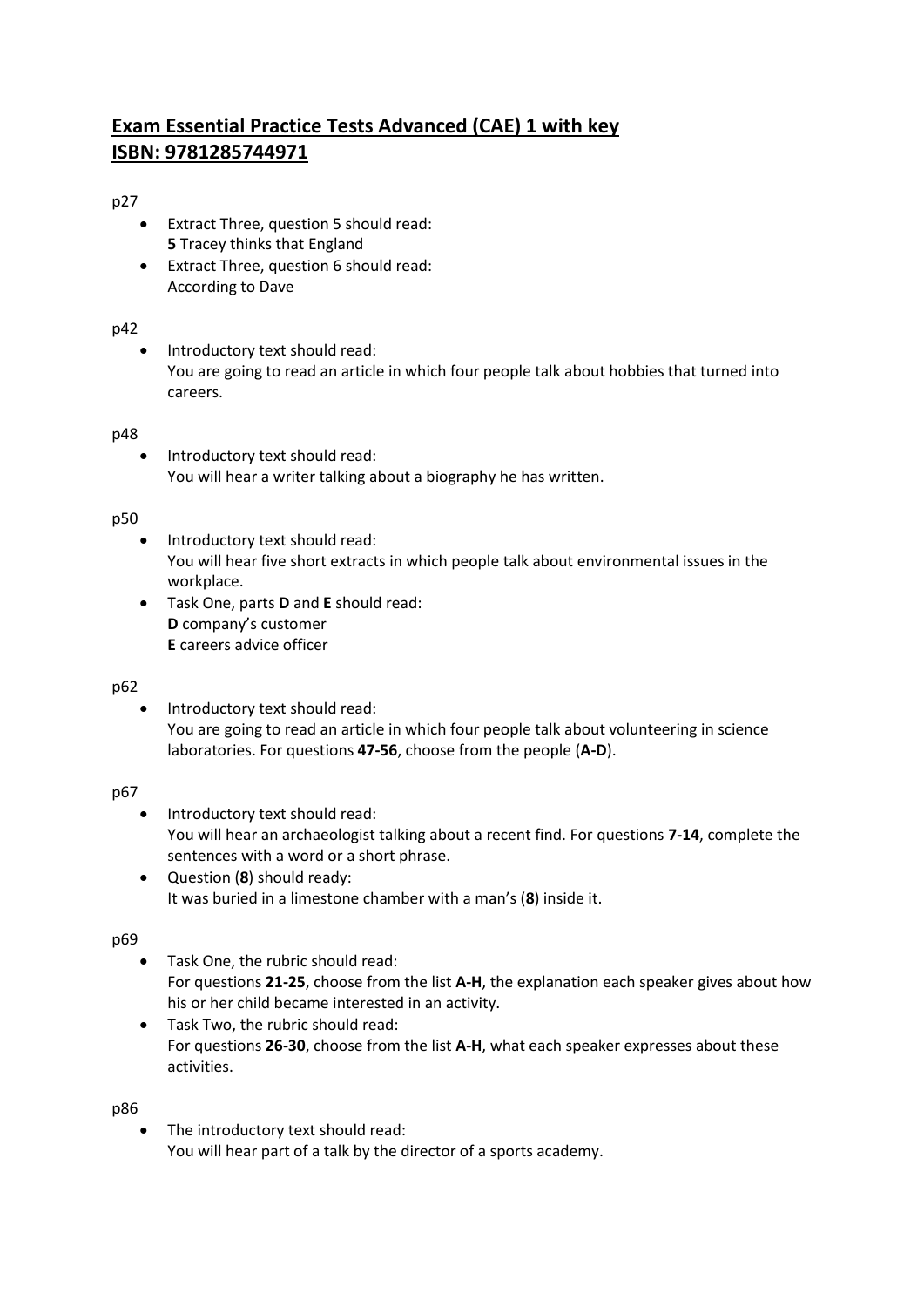#### p90

In line 5 of text delete *on*.

#### p114

In question 33, part **A** delete *only* after *found*.

#### p123

 Extract Three should read: You hear part of an interview with a film maker, Tony Dupois.

**5** Tony believes that the film school he went to **A** did not cater for people with backgrounds in video and television. **B** offered a broad curriculum that inspired him to be creative. **C** gave him the opportunity to make valuable contacts.

**6** The interviewer mentions a character from one of Tony's films in order to **A** illustrate the importance of guilt as a theme in Tony's work. **B** exemplify the complexity of the characters Tony creates. **C** highlight the problem of stereotyping villains in films.

#### p131

In question 28, second line delete *leaving*.

#### p142

- Extract One rubric should read: You hear two people talking about the sport of karting (racing small vehicles).
- Extract Two should read: You hear an interview in which an interior designer is giving advice on colour in the home.

#### p152

- Question 32 should read: In the second paragraph the writer is
- Question 35 should read: What does the writer say about the experiment described in the fifth paragraph?

### p165

 Part 2, Stress, Candidate A should read: I'd like you to compare **two** of the pictures and say **what is stressful about these situations, which is the more stressful, and why.**

#### p219

• In Test 3, Part 1, Extract 1 it should read: You will hear two people talking about a job the man may apply for.

#### p237

• Part 7, Question 46 should say B.

#### p242

 Test 5, Paper 3 Listening, Part 1 should read: **1** C **2** B **3** A **4** B **5** B **6** A